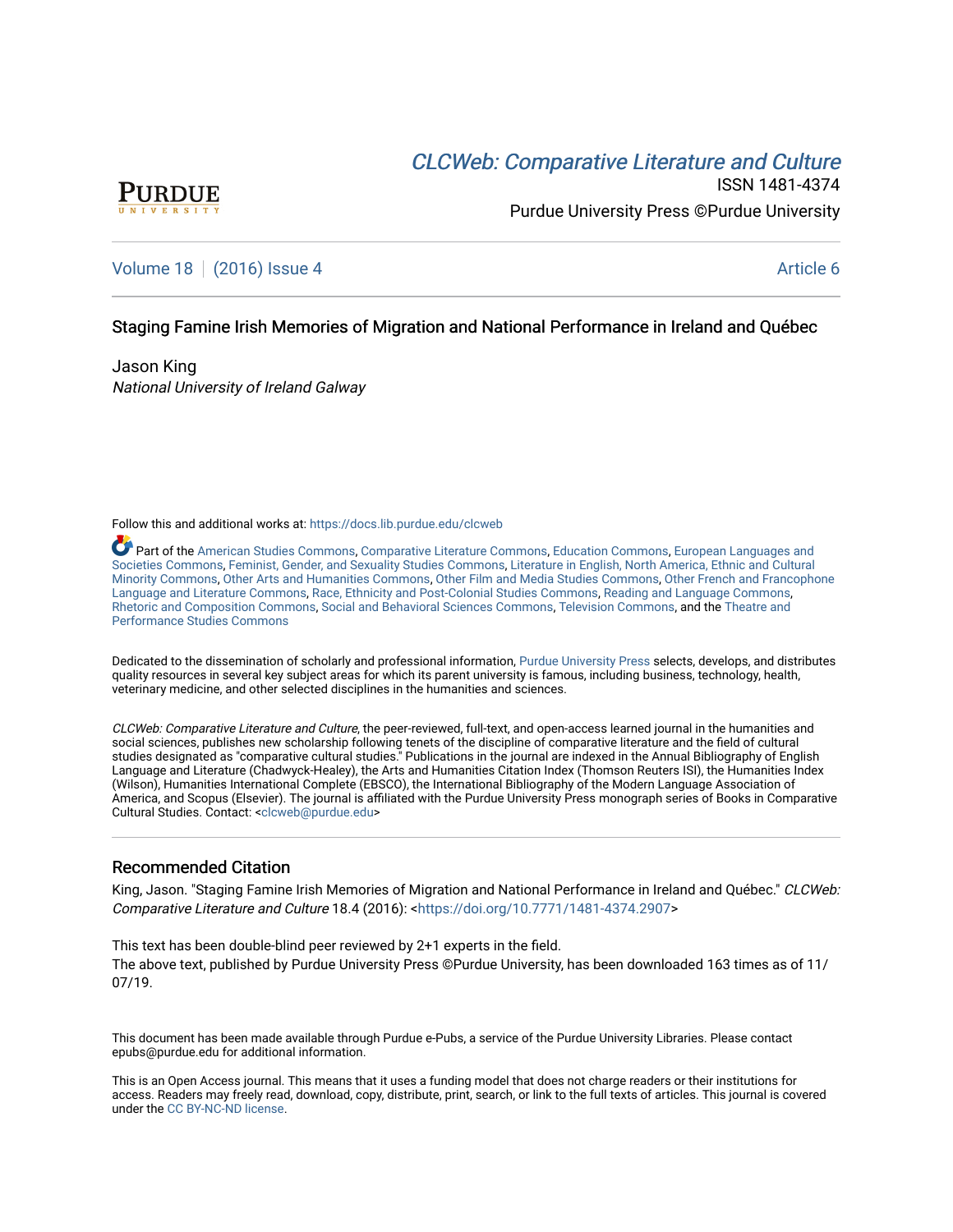**PURDUE** 

UNIVERSITY PRESS <[http://www.thepress.purdue.edu>](http://www.thepress.purdue.edu/)

# *CLCWeb: Comparative Literature and Culture*



ISSN 1481-4374 [<http://docs.lib.purdue.edu/clcweb>](http://docs.lib.purdue.edu/clcweb) Purdue University Press **©**Purdue University

*CLCWeb: Comparative Literature and Culture*, the peer-reviewed, full-text, and open-access learned journal in the humanities and social sciences, publishes new scholarship following tenets of the discipline of comparative literature and the field of cultural studies designated as "comparative cultural studies." In addition to the publication of articles, the journal publishes review articles of scholarly books and publishes research material in its *Library Series.*  Publications in the journal are indexed in the Annual Bibliography of English Language and Literature (Chadwyck-Healey), the Arts and Humanities Citation Index (Thomson Reuters ISI), the Humanities Index (Wilson), Humanities International Complete (EBSCO), the International Bibliography of the Modern Langua-ge Association of America, and Scopus (Elsevier). The journal is affiliated with the Purdue University Press monog-raph series of Books in Comparative Cultural Studies. Contact: [<clcweb@purdue.edu>](mailto:clcweb@purdue.edu)

### **Volume 18 Issue 4 (December 2016) Article 6 Jason King, "Staging Famine Irish Memories of Migration and National Performance in Ireland and Québec"**

<http://docs.lib.purdue.edu/clcweb/vol18/iss4/6>

Contents of *CLCWeb: Comparative Literature and Culture* **18.4 (2016)** Thematic Issue *New Work on Immigration and Identity in Contemporary France, Québec, and Ireland* **Ed. Dervila Cooke**

[<http://docs.lib.purdue.edu/clcweb/vol18/iss4/>](http://docs.lib.purdue.edu/clcweb/vol18/iss4/)

**Abstract**: In "Staging Famine Irish Memories of Migration and National Performance in Ireland and Québec" Jason King examines recent community theater productions about the Irish Famine migration to Québec in 1847. King explores community-based and national ideas of performance and the role of remembrance in shaping and transmitting the diasporic identities of Québec's Irish cultural minority. While most of the plays re-enact French-Canadian adoptions of Famine orphans as spectacles of Irish integration in Québec, David Fennario's *Joe Beef: (A History of Pointe Saint Charles)* (1984, published 1991) rehearses the history of the Canadian/Québec nation in terms of recurrent labor exploitation epitomized by the struggles of the Famine Irish emigrants. King argues that Fennario's exclusion from definitions of "national performance" in Québec shows the elision of its Anglophone national minority, one that should be included in Québec's negotiations of national identity (Bouchard).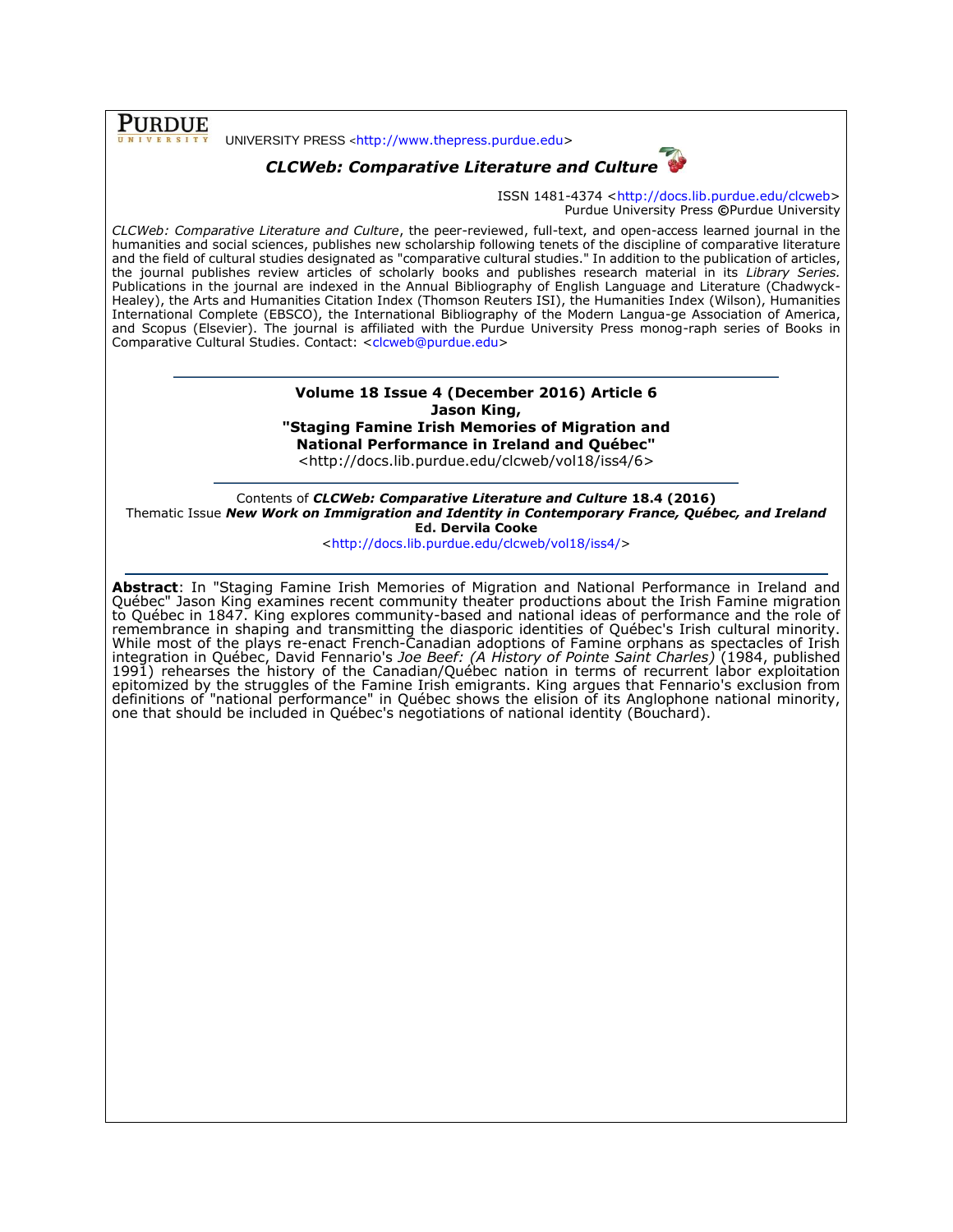Jason King, "Staging Famine Irish Memories of Migration and National Performance in Ireland and Québec" page 2 of 8 CLCWeb: Comparative Literature and Culture 18.4 (2015): <http://docs.lib.purdue.edu/clcweb/vol18/iss4/6><br>Thematic Issue New Work on Immigration and Identity in Contemporary France, Québec, and Ireland. Ed. Dervila Cooke

### **Jason KING**

#### **Staging Famine Irish Memories of Migration and National Performance in Ireland and Québec**

In this study, I examine the performance of diasporic and migrant remembrance in Ireland and Québec. More specifically, I explore the tension between communal and national ideas of performance and the role of remembrance in staging theater productions about the Irish Famine migration to Québec in 1847. During the Famine migration of 1847, more than one hundred thousand Irish emigrants sailed on "coffin ships" to Canada. Approximately twenty percent of them perished at sea and on Grosse Île, an island quarantine station near Québec City, and in the fever sheds of Montreal, each of which contain mass graves for over six thousand Irish people. I analyze five texts dating from between 1984 and 2016: four plays and one television broadcast. Each of the texts reprises Irish, English-Canadian, and Québec history through the prism of famine migrant memory and dramatizes the transmission of diasporic identities based on traumatic past experience. Four are historical re-enactments of the Famine migration in community theater productions based on published and unpublished scripts from both sides of the Atlantic. Margaret Forrest's, John Halpin's, and Hubert Radoux's *Grosse-Île: A Choral Story / Une Histoire Chorale* (2016), Peggie Hopkins's *Heroes of the Black Rock* (2014), and Jim Miogue's *Flight to Grosse Ile* (1998) are spectacles of integration which highlight Irish orphan adoptions by Québécois-Canadians, providing a communal myth of origin for the Irish in Québec. They form a sharp contrast with David Fennario's *Joe Beef: (A History of Pointe Saint Charles)* (1984, published in 1991) in which he focuses instead on lamenting the divisions between the exploited Irish and Québécois working classes and the plight of marginalized migrant laborers. In Fennario's text several key aspects constitute a critique of what Erin Hurley termed Québec's "national performance," while also calling attention to the performance of Irishness from a diasporic perspective. This has clear implications for Québec's view of itself, as does Fennario's position outside the canon. His play and its lack of recognition in Québec theater also have implications for Irish drama, raising questions about whether Ireland will prove inclusive to all its minorities (in Ireland's case, mainly its recent immigrant communities), as well as the dramatization of their historical memories in the years ahead.

The tension between communal and national ideals of performance is apparent in recent scholarship on Québec theater. By definition, notions of national performance seek to stage and reproduce Benedict Anderson's "imagined political community" (6) of the nation state, whereas community theater tends to be confined to subgroups within the national imaginary. In *National Performance*: *Representing Quebec from Expo 67 to Celine Dion* (2011), Hurley argues that "granting the nation referent status through performance effectively establishes the off-stage "nation" as fact. Thus, the relation between cultural production and nation is mimetic in nature: culture represents nation" (22). Jane Moss criticized Hurley, however, for her exclusion of "Anglo-Québécois theater or immigrant drama in English" from her conception of "national mimesis" (75). According to Moss, Anglo-Québécois plays like Fennario's *Joe Beef* and Lorena Gale's 2001 *Je me souviens: Memories of an Expatriate Montréalaise Québécoise Exiled in Canada* "disrupt and delegitimize the performance of nationhood as created through the discourses of both English-Canadian and Québec nationalisms" (76). In the absence of a "full embrace of cultural and linguistic heterogeneity," Moss insists that the "'national performance' of Québec remains incomplete" (76).

In *Joe Beef*, Fennario does not seek to complete but contest this notion of "national performance," as well as Irish communal memories of migration and myths of origin in Canada and Québec. The play does take the form of a national pageant, but one that is resolutely grounded in community theater, its cast of characters comprised of influential historical actors played by local residents from the downtrodden Montreal neighborhood of Pointe St. Charles, an industrial area where many of the Famine emigrants settled and the city's fever sheds and mass graves were located. Its eponymous narrator, Joe Beef, is an Irish tavern keeper and strike supporter who rehearses the history of the nation in terms of exploitative capitalist and colonial relations from the French and British conquests through the arrival of the Famine emigrants in 1847, whose manual labor epitomizes the oppression of workers during the industrialization of Québec and Canada. "In his critical retelling of Québec's foundational myths," notes Moss, the expansive scope of national performance is compressed into the highly localized setting of "Pointe St. Charles [which] is the site of a Brechtian re-enactment of several hundred years of Montreal history in burlesque and vaudeville mode" (64). Indeed, the play criticizes the Irish Famine immigrants and those of their descendants who failed—and continue to fail—to band together with their French speaking neighbors to confront their economic oppressors both in the past and in the present. Its re-enactment of national historic events with an ensemble cast of community members deflates the pretensions of performing the Québec nation as a distortion of class consciousness and working class manipulation.

More broadly, the exclusion of Anglo-Québecois theater from Hurley's conception of national performance raises questions about its role in defining relations between cultural minorities and the majority as well as notions of membership within Québec's imagined community. Its limitations and blind spots appear conspicuous when regarded in the light of Gérard Bouchard's 2015 *Interculturalism: A View from Quebec*: "It is clear that the definition of the Québec nation must incorporate the contents of the founding culture, but it must also be open to other symbolic references forged in the past of minorities or brought by immigrants … including a national minority made up of Anglo-Québecers" (47). Bouchard insists that "the Anglophone minority deserves special mention given the status that distinguishes it from other minorities. This minority can, in fact, be qualified as national because of its long history, because of the rights that are recognized for it under the British North America Act of 1867 (reaffirmed in the Canadian Constitution of 1982), and because it is an extension in Québec of a neighboring majority nation" (38).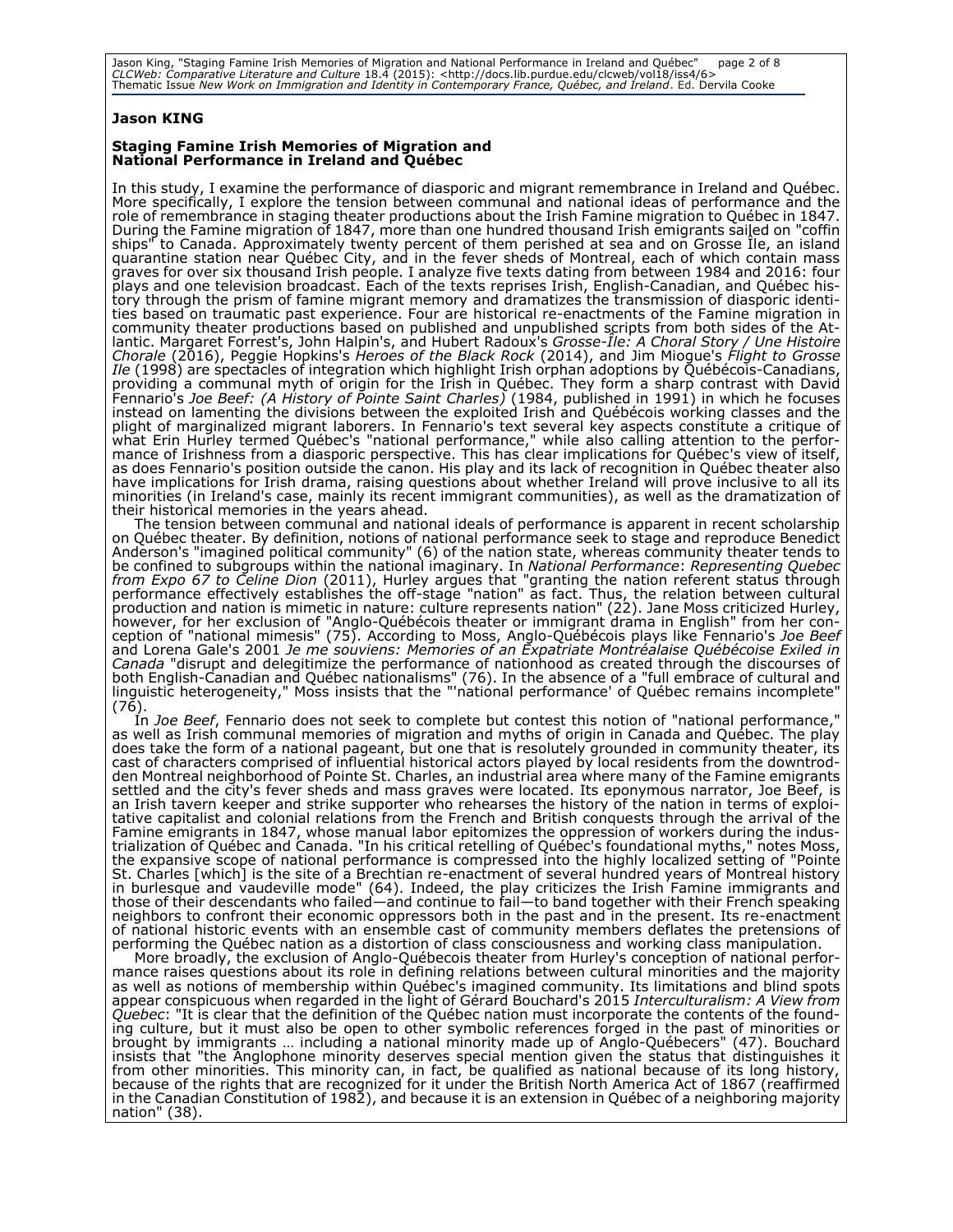Jason King, "Staging Famine Irish Memories of Migration and National Performance in Ireland and Québec" page 3 of 8 CLCWeb: Comparative Literature and Culture 18.4 (2015): <http://docs.lib.purdue.edu/clcweb/vol18/iss4/6><br>Thematic Issue New Work on Immigration and Identity in Contemporary France, Québec, and Ireland. Ed. Dervila Cooke

It is interesting to compare Québec's Anglophones to the Protestant community in the Irish republic, which also constitutes a national minority, but one that has a leading status in the literary canon. Both were privileged minority groups who were "relics of former British rule" (Stevenson 283). It is impossible even to conceptualize a form of national performance in Ireland that excludes Protestant theater practitioners, as this would remove Lady Augusta Gregory, John Millington Synge, William Butler Yeats, Samuel Beckett, and George Bernard Shaw from the genealogy of performance of Irish nationhood. It is true, as David Clare argues, that some Irish Protestant theater practitioners, such as Oscar Wilde and George Bernard Shaw, are not generally regarded as having contributed to the cultural nationalism of the Irish Literary Revival, because they "are usually disqualified from the movement" (91) as playwrights who wrote mainly for English rather than Irish audiences. Nevertheless, it is simply not possible to think of Irish national performance without acknowledging its Protestant national minority or completely eliding the origins of the story. This is not to claim that Fennario or any Anglophone theater practitioner in Québec enjoys remotely the same stature as these Irish figures or that principles of selection can be avoided in any critical work or process of canon formation. Even so, conceptualizations of "national mimesis" that exclude "national minorities" from Irish or Québec theater and performance studies should be regarded with no less caution than in other fields of scholarship.

In *Interculturalism*: *A View from Québec,* Bouchard asks how "in a context marked by the growing presence of immigrants and minorities … can this memory of the [Francophone] majority be transmitted… while making room for minority narratives?" (66). This is the challenge at the heart of debates about multiculturalism and interculturalism not only in Québec and English-Canada, but in Ireland and elsewhere. It is one that Hurley sidesteps in her definition of "national performance" which is based on the elision of the Anglophone national minority that Bouchard insists must be included in Québec's negotiations of national identity. The question of how to accommodate minorities within a national imaginary provided the impetus not only for Bouchard's text, but also his earlier collaboration with Charles Taylor entitled *Building the Future: A Time for Reconciliation* otherwise known as the Bouchard-Taylor report. In the "collective memory" section of *Building the Future*, Bouchard and Taylor make reference to the similar struggles of the Irish minority and Francophones in Québec to maintain their sense of cultural identity. Bouchard and Taylor tackle the unspoken and spoken fear among the Francophone majority that cultural plurality might "condemn the project of an inclusive collective memory in Québec," causing it to be "watered-down" and appearing to "sacrifice the essence of the French-Canadian past" (211-12). In their view, the challenge is "to make significant and accessible to all Québecers the meaning derived from the French Canadian past, in particular the lengthy struggles for decolonization and the survival of a cultural minority … It would seem fairly easy to add the stories of the ethnic minorities, which often convey the same values. Besides, several of these paths have already crossed in Québec's past (Irish … immigrants, in particular, come to mind). It is a question of discovering and recasting these vestiges" (212).

In a study entitled *Fragile Majorities and Education: Belgium, Catalonia, Northern Ireland, and Quebec* (2013), Marie McAndrew notes in terms of the sociology of education that "Québec is the site of numerous competing national narratives possessing varying degrees of compatibility with the narratives of the majority group. These narratives include those of Native Peoples, immigrant minorities, and… the Anglophone minority. The need to integrate these perspectives into the teaching of history is all the more essential since … Francophones and Anglophones share a common curriculum" (91). In spite of their common curriculum, however, McAndrew also observes that "Francophones teaching in French and Anglophones teaching in English have radically different ideas about the purpose of teaching history, with the former encouraging their students from all backgrounds "to share the historical memory of Francophones, something they believe is necessary to ensure authentic integration" (98). She suggests that the history curriculum offers little opportunity for the "discussion of the different nature of group identities or of the relationship to Quebec of national minorities such as Anglophones, the First Nations with their distinct legal status, or groups of immigrant origin" (97). McAndrew commends projects that allow student teachers "to broaden the definition of their own identity and to develop empathy for the other group's perspectives and preoccupations" (70). She cites the example of a history trip for student teachers to Grosse Île that focused on relations between Francophones and Anglophones in the nineteenth century. McAndrew notes that Grosse Île "calls into question the traditional definition of Francophones as Catholic and Anglophones as Protestant" (as Irish Catholics were Anglophone) and "helps future history teachers to grasp concretely the concepts of divergent memories and historical consciousness" as well as "the long history of the immigrant presence within this dynamic" (69). For McAndrew, the story of the Famine Irish on Grosse Île provided a vehicle to help reconcile these "divergent memories" and divided forms of "historical consciousness" within the Québec curriculum and society at large.

Fennario uses the memory of the famine Irish in a different way. His play *Joe Beef* mediates between communal and national performance yet repudiates them both to instill a sense of class consciousness and radical remembrance. It was originally performed in 1984 by the Black Rock Community Group and on the surface bears a strong resemblance to Hopkins's later *Heroes of the Black Rock* (2014). Both plays are set within, cast from, and performed by local residents in Montréal's Pointe Saint Charles neighborhood with a replica of its Black Rock Famine memorial on stage. As Fennario notes at the beginning of *Joe Beef*, "because the play was written for performance in clubs, schools, small halls, as well as theaters, the set requirements are simple and portable. A bar with bottles and glasses for Joe Beef, along with a replica of the Black Rock memorial stone that was placed on the common grave of the 6,000 Irish immigrants who died of typhoid fever in Pointe Saint Charles back in the time of the great famine of … 1847 in Ireland" (7). Both plays appear localized and almost site-specific in their staging of the Black Rock memorial as a symbol and synecdoche for the communal history they rehearse. Yet there are also significant differences between them. Whereas Hopkins's play recalls the traumatic arrival of the Famine Irish in Montréal as a foundational moment and communal myth of origin that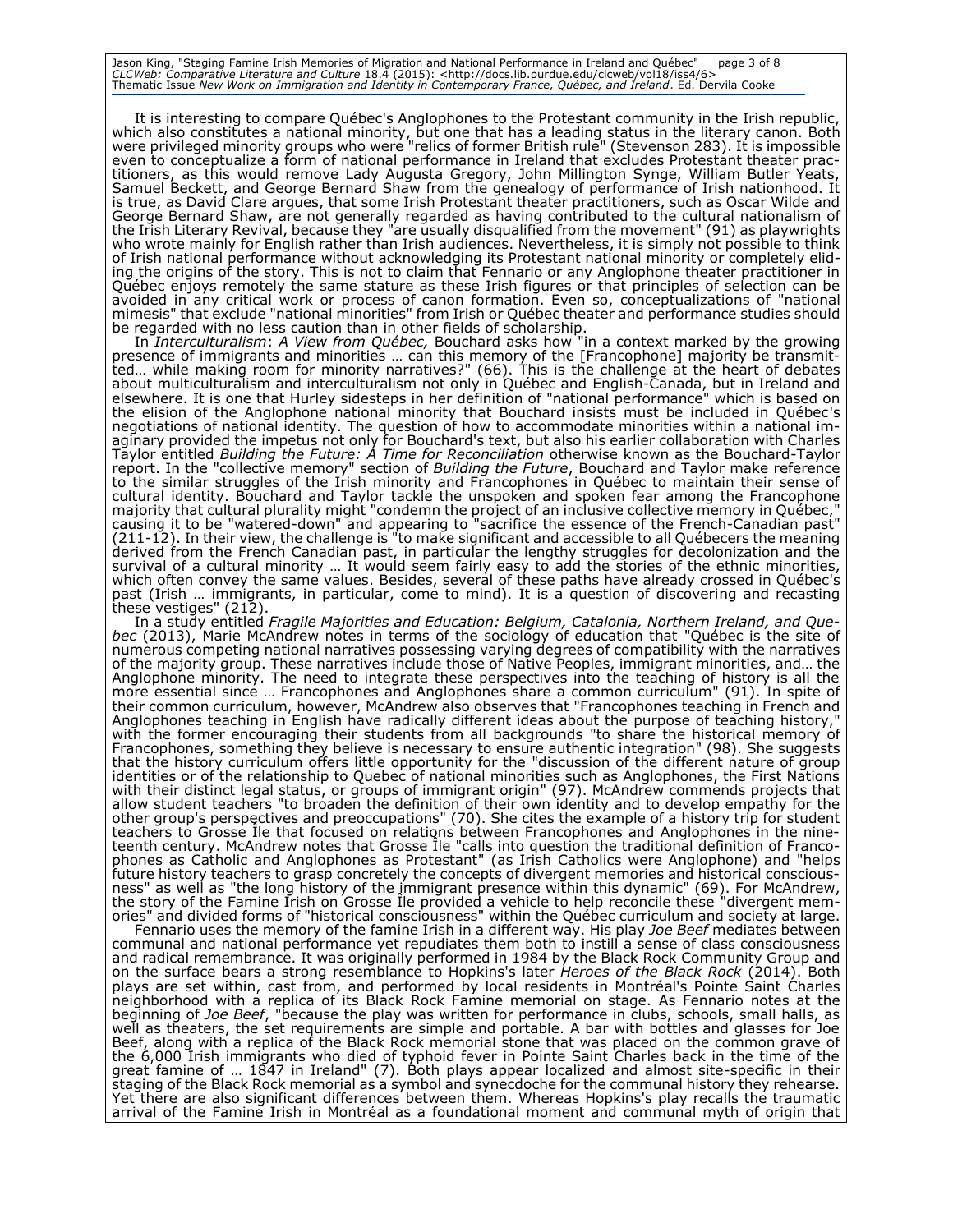Jason King, "Staging Famine Irish Memories of Migration and National Performance in Ireland and Québec" page 4 of 8 CLCWeb: Comparative Literature and Culture 18.4 (2015): <http://docs.lib.purdue.edu/clcweb/vol18/iss4/6><br>Thematic Issue New Work on Immigration and Identity in Contemporary France, Québec, and Ireland. Ed. Dervila Cooke

reaffirms their descendants' sense of belonging, *Joe Beef* seeks to defamiliarize communal and national history as distortions of class consciousness that prevent the French and Irish from forming a more united front. Fennario, a descendant of Irish immigrants himself, also deploys a number of Brechtian techniques and distancing effects such as having actors speak directly to the audience, a fluid rotation of community members playing the roles of historical figures on stage, frequent interjections of colloquial dialogue and anachronistic references to contemporary events within the historical pageant, and interpolations of popular cultural genres like "burlesque and vaudeville" (Moss 64) to puncture any naturalist illusions.

The community actors and audience in *Joe Beef* do not pay tribute to their Irish ancestors but pass judgement for their repeated acquiescence in exploitative labor relations and for their failure to improve their situation which is the recurrent theme of the play. Fennario's eponymous protagonist, Joe Beef, is a raconteur and tavern keeper renowned for feeding and providing refuge for striking workers during nineteenth-century industrial disputes, but he becomes a trans-historical figure in the script who claims to "have been around as long as there's been a Pointe Saint Charles" (13). He even berates the community actors and audience members for failing to band together and form unions with French Canadians as much in the past as in the present. "You're still making the same stupid fucking mistakes," he laments at the beginning of the play (13). This recurrent pattern of labor repression becomes Fennario's leitmotif in recalling local history, as well as that of nation. From the periods of the French and British conquests until the present, the neighborhood of Pointe Saint Charles is represented by Fennario as a microcosm for working class oppression and the exploitation of "cheap labor" (59) which reaches its nadir with the arrival of the Famine Irish in 1847. Their plight becomes a focal point and is re-enacted in an extended scene that brings together anonymous Irish immigrants and keening women with local residents and industrial capitalists into the same dramaturgical frame. All of them are exposed to some degree to the threat of contagion from the local fever sheds and the immigrants who have "crawled" from them into the city (49). Ultimately, Joe Beef delivers a funeral oration and comments on the catastrophe: "Over six thousand people died and were buried that summer in Pointe Saint Charles," he declares; "shoved in a hole, like garbage, by the City Fathers of Montreal. Gone, forgotten and buried in a common grave" (52). This imagined spectacle of the immigrant's disempowerment invests the audience as well as local residents with a sense of historical duty not simply to remember them but to recall their struggles as a vehicle for the mobilization of class consciousness as much in the past as in the present.

In the play's final scene, the characters congregate around the replica Black Rock memorial which becomes a marker of their class rather than minority ethnic affinities. Impersonating their ancestors, modern day French Canadian and Irish workers "stand together" and insist that they will only be "strong together" if they form "une grande Union" (102): "les Blokes et les Pepsis tout ensemble" as expressed in their self-mocking and pejorative working class dialect (73). The stage directions read that "Joe Beef comes out from behind his bar as the workers bring on a replica of the Black Rock" which they place "centre stage, then gather around it in a semi-circle" (103). In unison they read its inscription, "raise their fists," and declare: "Je me souviens" in an ironic recuperation of the provincial motto (103). Québec's motto is often assumed erroneously (by residents of the province of all backgrounds, as well as in the rest of Canada) to refer to the conquest of French Canada by the British. However, its remit is both vaguer and broader and is thus open to appropriation. Its recuperation in a spirit of radical remembrance gives expression to the formation of working class consciousness.

By contrast, Hopkins's, Minogue's, and Forrest's plays re-enact the mass adoptions of Irish orphans in 1847 as a communal myth of origin that dramatizes their integration into the Québec host nation. As I argue elsewhere ("Remembering Famine Orphans"), this cultural memory has been widely disseminated in the *Les Orphelins d'Irlande* Heritage Minute produced in 1991 by the Historica Canada Foundation. It emphasizes French-Canadian "sympathy for the victims" and their endeavors to "preserve the Irish identity of the children" adopted by Québec families ([<https://www.historicacanada.ca/fr/con](https://www.historicacanada.ca/fr/content/heritage-minutes/les-orphelins-dirlande)[tent/heritage-minutes/les-orphelins-dirlande>](https://www.historicacanada.ca/fr/content/heritage-minutes/les-orphelins-dirlande)). Both French and English versions of the Heritage Minute show Montréal Bishop Ignace Bourget and an adoptive mother speaking in French (the English version has subtitles). Bishop Bourget's magnanimous gesture of permitting the orphan Molly Johnson to keep her Irish name "in memory of her homeland" is emphasized as being a significant part of Canadian heritage. Thus, whereas he initially confers "the proud new name" of Bélanger on Molly Johnson and proclaims her a "Canadian now," he then relents at the behest of her new French Canadian family to honor her dying mother's wish "to keep her Irish name." The implication is that there is no contradiction between becoming Canadian and the retention of an Irish cultural heritage. The memory of the Famine orphans is perceived as an integral part of Québec heritage because it exemplifies that accommodation rather than assimilation defines the process by which immigrants and cultural minorities become integrated into its host society.

The orphans' experience in *Les Orphelins d'Irlande* also appears to promote the idea that both English-Canada and Québec provide ideal models of the multicultural or intercultural nation for those who arrive as immigrants. The Famine Irish "were the first large group who were regarded in North America as "immigrants" (a foreign element needing to be absorbed) rather than as "settlers"" (Stevenson 13). In Québec in particular, nineteenth-century Irish immigrants have been described as its first sizeable minority ethnic or cultural community, who generated a positive model for the reception of immigrant groups that followed them because of their gradual upward social mobility and capacity to create their own institutions and social infrastructure (see Olson and Thornton 351). In "The Politics of Recognition," Charles Taylor defines multiculturalism as a process of negotiation in which immigrants and minorities struggle for recognition and respect of their distinct communal identities by members of the dominant host society: "Discussions of multiculturalism are undergirded by the premise that the withholding of recognition can be a form of oppression" (36). He adds that what he terms "the struggle for [communal acceptance] can only find one satisfactory resolution, and that is a regime of reciprocal recognition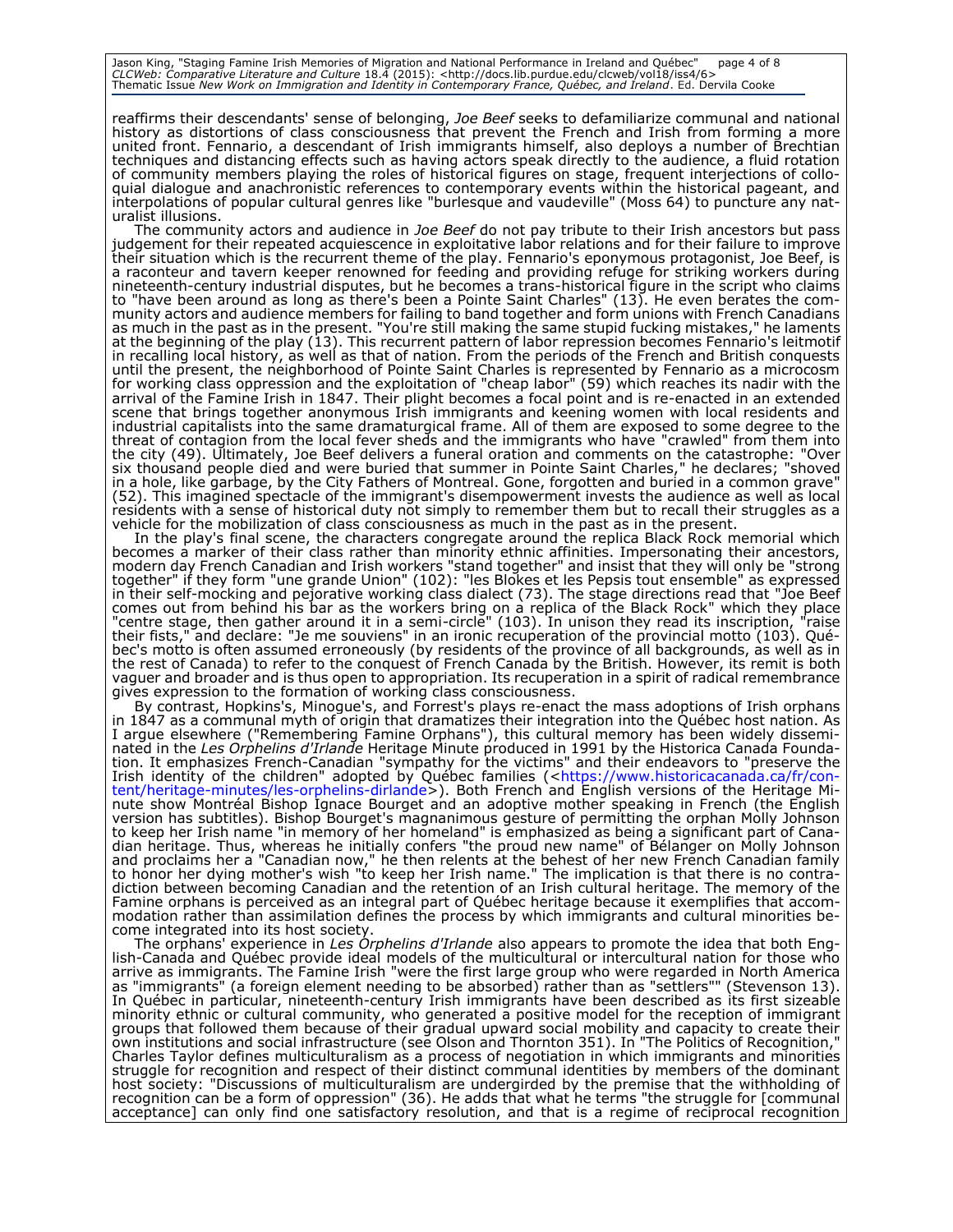Jason King, "Staging Famine Irish Memories of Migration and National Performance in Ireland and Québec" page 5 of 8 CLCWeb: Comparative Literature and Culture 18.4 (2015): <http://docs.lib.purdue.edu/clcweb/vol18/iss4/6><br>Thematic Issue New Work on Immigration and Identity in Contemporary France, Québec, and Ireland. Ed. Dervila Cooke

among equals" (50). A multicultural society is thus comprised of a variety of distinctive cultural communities that afford mutual respect to one another within the context of the larger nation. Québec interculturalism diverges from English-Canadian multiculturalism in its emphasis on the preeminence of the French language, although the similarities between them "seem in practice to outweigh the differences" (Stevenson 226). At root, Québec interculturalism represents "a culture of convergence based on the centrality of Francophone culture, traditional and modern, [that is] expected to be enriched by the contributions of the cultural communities" (McAndrew 152-53), including contributions by minority ethnic groups.

It is significant that in *Les Orphelins d'Irlande* the French-Canadian family provides the vehicle for recognition of the Irish as a distinct community within the larger Canadian society. In taking the place of her Irish predecessor, the French-Canadian mother becomes the conduit for the transmission of Irish identity to her adoptive children from their stricken parents, and guarantor of its recognition and respect within their new family and the nation at large. Her provision of recognition also extends from the family to the French-Canadian community, in whose name Bishop Bourget safeguards the orphans' Irish identity as an expression of its tolerance of diversity. Indeed, *Les Orphelins d'Irlande* encapsulates the ideals not only of Canadian multiculturalism, but also the type of openness to the "symbolic references" of other cultures that Bouchard describes in *Interculturalism: A View from Québec*. In presiding over Irish orphan adoptions, Bourget prefigures the role of both the English-Canadian multicultural and Québec intercultural societies by providing recognition and respect to a minority community that helps to comprise the nation's diversity.

Yet it is noteworthy that the celebration of tolerance takes place within a context of French linguistic preeminence, as it is the French Canadians, speaking in French, who are fore-grounded as the receiving community. In some senses, Les Orphelins d'Irlande serves to demonstrate how easily important levels of diversity can be elided, even while the concept itself is being promoted. Many of the arriving orphans were adopted into English-speaking Irish Catholic families and Protestant Irish orphans were given new homes by their co-religionists. Significantly—and ironically given the emphasis on French in *Les Orphelins d'Irlande*—many Irish orphans in Québec became English rather than French speakers, especially in Montréal (see Dowd). In Montréal their influx led to the creation of St. Patrick's Orphan asylum which would become a source of bitter rivalry between Bishop Bourget and Irish Catholic community and religious leaders a generation after the Famine migration (see King, "Remembering"). Equally noteworthy is that the Famine orphan Molly Johnson speaks in relatively fluent French although she is just off the boat (and partly in Canadian-accented English), as an exemplary immigrant in her new host society.

This capsule history of the adoption of famine orphans has been repeatedly re-enacted in community theater productions in modern Ireland and Québec. In March 2016, a bilingual musical production by Margaret Forrest, John Halpin, and Hubert Radoux entitled *Grosse-Île: A Choral Story / Une Histoire Chorale* was performed by a cast of fifty for a mainly Francophone audience at the *Palais Montcalm* in Québec City*.* The audience is implicated in the performance as the descendants of Québec's generous and welcoming inhabitants. "During the coda, Father Charles … sends the orphans … to their adoptive families in the audience" (Forrest, Halpin, Radoux 40). Similarly, Hopkins's *Heroes of the Black Rock* reenacts famine orphan adoptions in Montréal as a foundational moment in a communal myth of origin. Her play was written, devised, and performed by and for local residents in the Montréal's Pointe St. Charles neighborhood. The work pays tribute to the cast's Irish ancestors and French-Canadian benefactors who cared for fever victims during the typhus epidemic of 1847. The local origins of the play are underscored by the replica of the Black Rock Memorial to the migrants that appears on stage throughout the production. As in *Les Orphelins d'Irlande* and *Grosse-Île: A Choral Story*, a French-Canadian priest stands center-stage in *Heroes of the Black Rock* beseeching his congregation to take in "the orphans of the fever epidemic … It is not their fault… that these children were brought to us … The Irish Catholics cannot take them all. They cannot be sent back to Ireland. There is no-one there for them" (6). In imploring his parishioners to adopt these famine orphans, he also insists that "the children will be allowed to keep their Irish names, first and last" (6). The play's emphasis on the retention of Irish surnames reinforces the primary legacy of the Famine migration as one of French-Canadian compassion, recognition of Irish cultural distinctiveness, and accommodation of diversity. Indeed, *Heroes of the Black Rock* makes clear that the Irish community and Anglophone national minority need to be recognized as an integral part of Québec society.

In an Irish context, the dramatization of famine orphan adoptions was recreated in *Flight to Grosse-Île* by Jim Minogue, which won the Confined All-Ireland theater competition in 1998. Since then the play has been revived on a number of occasions by the Mountjoy Theatre Project in 1999 and Skibbereen Theatre Society for Ireland's National Famine Commemoration Day in 2009. The play is set in Tipperary and based on the imagined experiences of a famine orphan named Catherine Kennedy, who lost her parents in Québec in 1847. Little is known about the actual Catherine, except that she was adopted into a French-Canadian family after her parents and siblings perished during the trans-Atlantic crossing. In *Flight to Grosse Ile*, the play's repeated Latin refrain—*non omni moriar*—underscores its preoccupation with cultural survival in Ireland and Québec. The play develops a romantic plotline between a school master, Eoin Mac Aogáin and his pupil, the aforementioned Catherine Kennedy, whose courtship is disrupted and overshadowed by premonitions of disaster with the onset of the potato blight. As an embodiment of traditional culture*,* Mac Aogáin is lamented as "one of the last of bardic poets" (32). However, he seems less resilient than the more pragmatic Catherine, who accuses him of living in the past. Ultimately, Catherine and Eoin emigrate from Ireland, although only she survives the journey. The play dramatizes her memories and is elegiac in tone as she recalls the calamitous events that brought her from Tipperary to Québec.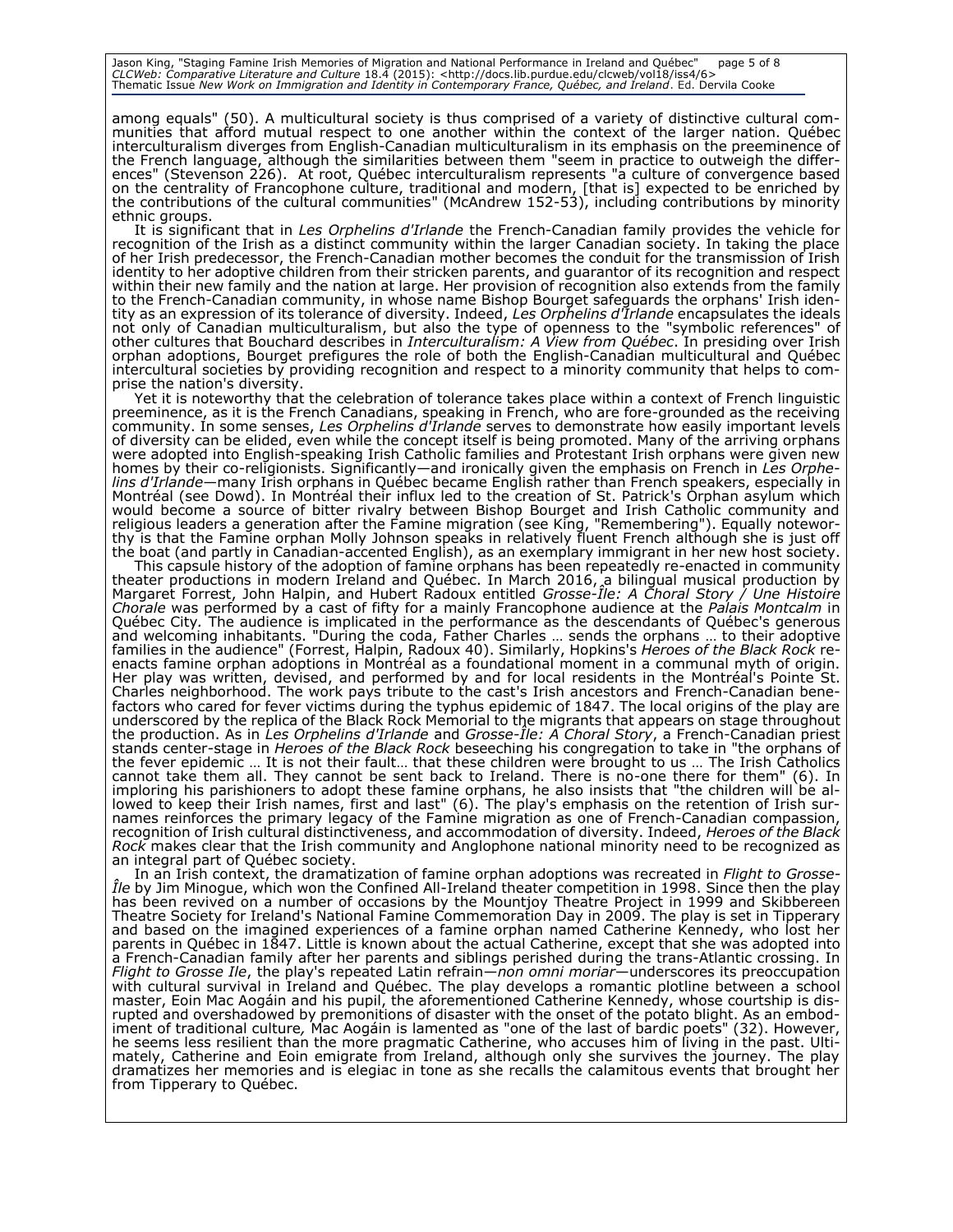Jason King, "Staging Famine Irish Memories of Migration and National Performance in Ireland and Québec" page 6 of 8 CLCWeb: Comparative Literature and Culture 18.4 (2015): <http://docs.lib.purdue.edu/clcweb/vol18/iss4/6><br>Thematic Issue New Work on Immigration and Identity in Contemporary France, Québec, and Ireland. Ed. Dervila Cooke

As in *Les Orphelins d'Irlande*, the theatrical conventions of *Flight to Grosse-Île* are largely derived from the iconic images and communal memory associated with Québec's famine orphans. Their adoptions by French-Canadian families, the retention of their Irish surnames at the behest of their new parents, and the adoption sermon presided over by a French-Canadian priest (see King, "Remembering" 115-44) each provides a set piece in the plot's development. Catherine delivers monologues in the beginning (2), middle (22-23), and ending (34) of the play in which she reflects upon her experience after having married Edouard Caron, a nephew in her adoptive French-Canadian family, and her integration into Québec society. In her opening monologue, she recalls that it sounded strange when she heard her name in French (2). There is an emphasis on cultural resilience here, although this is undercut by the elegiac and funereal tone at the end of the play. As the lights fade out, Catherine Kennedy stands alone on stage while the ghostly revenants of her extended Irish family assemble behind her, the multitude of famine dead, against the backdrop of the illuminated Celtic Cross on Grosse Île. Throughout the play her French-Canadian husband Edouard and children never appear on stage, their ephemeral presence standing in marked contrast with the assembled Irish famine dead before the audience at the curtain's close. Her new life in Québec appears marked by the memory of the devastation of the Famine. Importantly however, as in *Les Orphelins d'Irlande*, Catherine's adoptive French-Canadian family is recalled as the custodian of her Irish identity in Québec. The retention of her Irish surname is again emphasized as a gesture of accommodation accentuated by its strangeness in French pronunciation. In her final monologue, Catherine acknowledges her role in preserving and transmitting not only an Irish, but also a French-Canadian cultural heritage to her children whom she describes as citizens of the new Canada. Having received recognition of her distinct Irish ethnicity from her adoptive family, the fullygrown famine orphan now recognizes her duty to safeguard the French-Canadian identity of her children in turn. As a parable of inclusiveness, the play suggests that the banding together of French Canadians and the Famine Irish will result in the cultural survival of both groups.

One of the most interesting performances of Minogue's play *Flight to Grosse-Île* was by the Mountjoy Prison Theatre Project in April 1999. In the production, the character of Father Cazeau, a historical French-Canadian clergyman who was known as "the priest of the Irish," was cross-racially cast and played by Tola Mohmoh, an asylum seeker and prisoner in Mountjoy. At the height of the play, Father Cazeau delivers a sermon in which he avows: "There is no Irish blood in my veins, but there is pity in [my heart] for Irish suffering" (26). What made the declaration particularly "electrifying," according to *Irish Times* columnist Mary Holland, was that the actor/prisoner playing Father Cazeau was black and that seated directly in front of him in the audience that night was Irish Minister for Justice, Equality, and Law Reform (whose portfolio included immigration), John O'Donoghue (16). It must have been a compelling theatrical spectacle, a member of a visible minority preaching to the Minister not in his capacity as a prisoner of the state, but in the guise of a French-Canadian priest invoking the specter of the Minister's own ancestors and their generous reception in Québec and beseeching him to show compassion for those who arrive unwanted "on a hostile shore": "Have we not got room? Just a little space?" (26), he implores. The meaning of his question and the ironic role reversals enacted on stage could not have been lost upon anyone in the audience.

Ultimately, the play engaged as much with the social concerns of the present as with those of the past. In its program, Tola Mohmoh contends that "It has been a great opportunity for me to be involved in a play of such magnitude, a play that deals with what the Irish went through in those hard times. Being of ethnic origin, and knowing my roots, I can relate to the 'plight of the Irish'." His statement represents a remarkable inversion of what Steve Garner has termed "the historical duty argument": the idea that Ireland's historical experience of colonization and forced emigration has made the Irish empathetic to other people undergoing similar struggles (159). Like Father Cazeau, Tola Mohmoh might not have Irish blood in his veins, but he can relate to the audience through the prism of famine memory. His "ethnic origin" has taught him compassion for the "plight of the Irish" who, like him, arrived unwanted on a "hostile shore." As the "priest of the Irish" he reminded the audience of the generosity and hospitality received by their own ancestors in Québec. Father Cazeau/Tola Mohmoh thus becomes a palimpsestic figure of converging temporalities representing Ireland's recent immigrants and iconic Irish emigrants at the same time. Both on and off stage, he implored audience members to welcome newcomers in contemporary Ireland as their predecessors had been received abroad. His sermon provided a flash of recognition that Irish orphans became model immigrants because they were accommodated rather than neglected within their host society.

Whereas Fennario's *Joe Beef* seeks to remake the community whose history it recreates through the cultivation of class consciousness, in *Flight to Grosse-Île*, *Heroes of the Black Rock*, *Grosse-Île: A Choral Story*, and *Les Orphelins d'Irlande* we see the transmission of communal remembrance as a story of social acceptance. Fennario's play, by contrast, contests the inculcation of a minority ethnic identity amongst immigrants who want simply to belong within their host society. Yet his repudiation of cultural nationalism does not explain Fennario's exclusion from discussions of national performance in Québec. Indeed, Fennario was the best-known Anglophone playwright on Montréal's professional English-language stage long before he became a community theater practitioner in writing *Joe Beef*. In particular, he was acclaimed as the author of *Balconville* (1979), a bilingual dramatization of life in working-class Montréal. Yet in Francophone circles Fennario remains relatively unknown, despite his comparable career trajectory with that of the celebrated French-language playwright Michel Tremblay (see Moyes 12). He is the best-known representative of Québec's English-speaking national minority that Bouchard argues must be included in endeavors to define the Québec nation and its national performance.

In an Irish context, the exclusion of Fennario as Québec's most renowned English-language playwright from its repertoire of national performance makes him a cautionary figure. Irish theater scholars should learn from his example how blind spots can arise in their own conceptions of national performance and canon formation that fail to include (im)migrant, minority ethnic, and national minority theater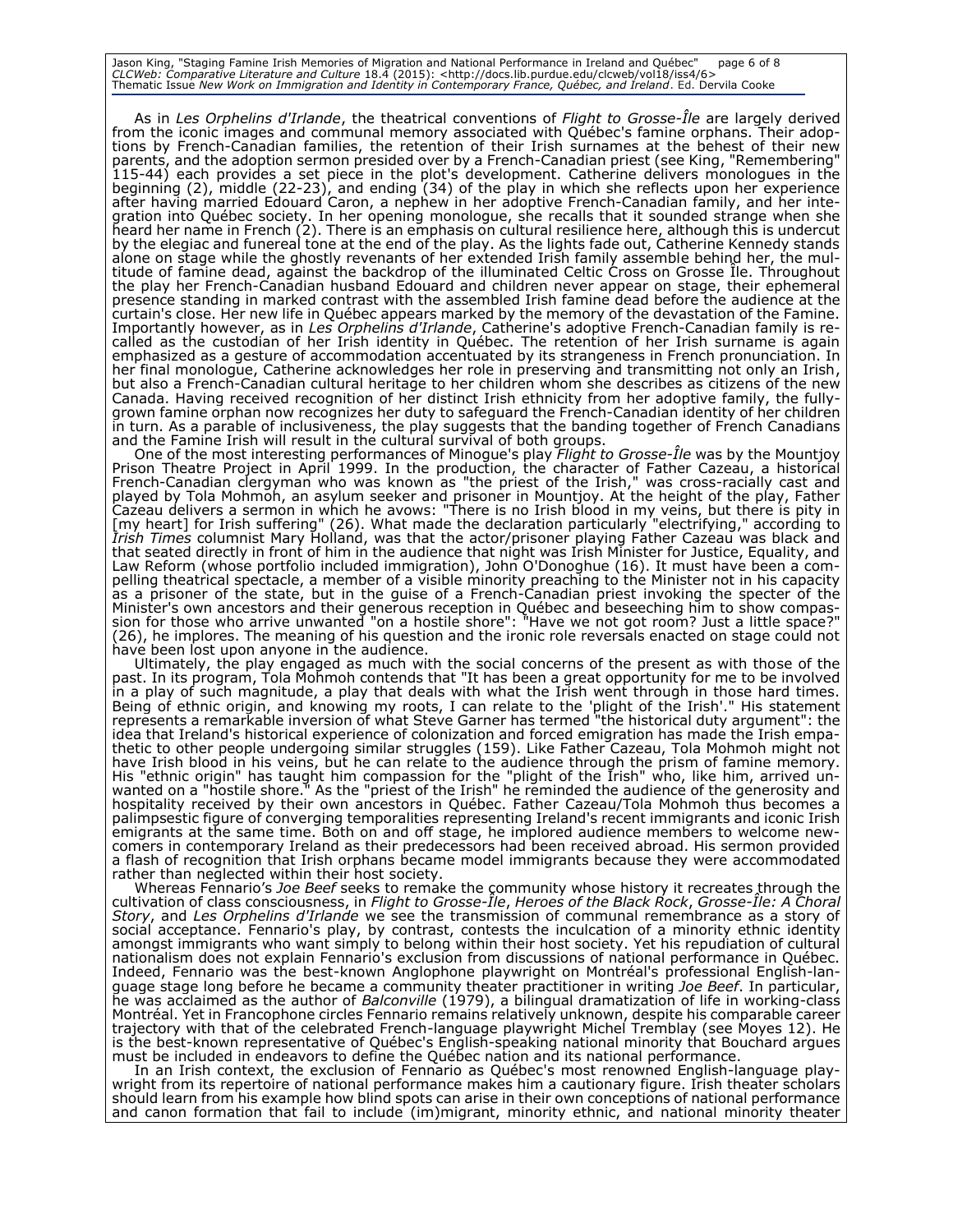Jason King, "Staging Famine Irish Memories of Migration and National Performance in Ireland and Québec" page 7 of 8 CLCWeb: Comparative Literature and Culture 18.4 (2015): <http://docs.lib.purdue.edu/clcweb/vol18/iss4/6><br>Thematic Issue New Work on Immigration and Identity in Contemporary France, Québec, and Ireland. Ed. Dervila Cooke

practitioners as with the Anglo-Québécois in Québec. There is little danger of Ireland's national minority of Protestant theater practitioners being omitted from the Irish national repertoire like their Anglophone counterparts in Québec, given the importance of Lady Gregory, Yeats, and Synge in establishing Ireland's National Theatre Society and Abbey Theatre in the early twentieth century. Ireland's national Abbey Theatre has proven less receptive, however, to the experiences of immigrants and "new Irish" communities, as reflected in the controversy surrounding Bisi Adigun's and Roddy Doyle's second production of *Playboy of the Western World: A New Version* in 2008 (see King, "Contemporary" 67-78; McIvor and Spangler 1-2). The play recounts the struggles of a seemingly orphaned newcomer to gain acceptance in an isolated Irish community that embraces and then expels him for failing to conform to its insular self-image. When it was first adapted by Irish-born Doyle and Nigerian-born Adigun in 2007, the new version of *The Playboy* was celebrated for its intercultural artistic collaboration and commercial success. A year later relations deteriorated between its co-authors and Adigun took legal action against Doyle and the Abbey Theatre for depriving him of royalties and for unauthorized script changes when they mounted a second production without his consent. As a national performance, this new *Playboy* controversy exposed entrenched inequalities and a lack of recognition and respect for minorities at the heart of the Irish theater industry. By contrast, theorists of national performance in Québec appear receptive to recent immigrants, but oblivious of the long-standing national Anglophone minority including its sizeable Irish community.

In conclusion, the commemoration of famine orphan adoptions in theater productions I discuss celebrate Irish ancestry and cultural diversity, while often eliding the ethno-religious, linguistic, and political tensions between Québec's French-Canadian and Irish communities. Hopkins's, Minogue's, and Forrester's plays re-enact the orphan adoptions as a communal myth of origin. Their dramatization of Irish historical memories of migration recall the orphans' arrival in Québec as a foundational moment of Irish acceptance, integration, and national belonging within an open and welcoming host society. The community cast members in these plays also express their desire for recognition as the descendants of Irish immigrants and as members of Québec's Anglophone national minority. By contrast, Fennario conceptualizes Irish community theater as a rehearsal for class struggle rather than cultural survival in which the Famine migrants and their descendants re-enact the history of labor exploitation in English-Canada and Québec. Yet his exclusion from Québec's repertoire of national performance seems all the more striking given his stature as one of its most distinguished English- language playwrights, a critical voice of the Anglophone national minority. The lack of recognition of playwrights such as Fennario in Québec and the side-lining of "new Irish" theater companies like Adigun's Arambe productions in Ireland expose the limitations of national performance as currently conceived in the two societies.

#### **Works Cited**

- Anderson, Benedict. *Imagined Communities: Reflections on the Origins and Spread of Nationalism*. London: Verso, 1983.
- Bouchard, Gérard. *Interculturalism: A View from Québec*. Toronto: U of Toronto P, 2015.
- Bouchard, Gérard, and Charles Taylor. *Building the Future: A Time for Reconciliation*. Québec: Commission de Consultation sur les Pratiques D'accommodement Reliées aux Différences Culturelles, 2008.
- Clare, David. "Wilde, Shaw, and Somerville and Ross: Irish Revivalists, Irish Britons, or Both?" *Irish Studies Review* 22.1 (2014): 91-103.
- Dowd, Patrick. Objections and Remonstrances against the Dismemberment of the Ancient Parish of Montreal, and<br>the Proposed Erections of the Parishes of St James and St Patricks, made at Meetings held in September and *November, 1866.* Montréal: John Lovell, 1867.
- 
- Fennario, David. *Balconville*. Montréal: Centaur Theater Company, 1992. Fennario, David. *Joe Beef: (A History of Pointe Saint Charles).* Vancouver: Talon Books, 1991.
- Forrest, Margaret, John Halpin, and Hubert Radoux. *Grosse-Île: A Choral Story / Une Histoire Chorale.* Unpublished ms. (2016).
- Gale, Lorena. *Je me souviens. Memoires of an Expatriate Anglophone Montréalaise Québecoise Exiled in Canada*. Vancouver: Talonbooks. 2001.
- 
- Garner, Steve. *Racism in the Irish Experience*. London: Pluto P, 2004. Holland, Mary. "The Most Important Play seen in Dublin for Some Time." *Irish Times* (1999.04.15.): 16.
- Hopkins, Peggie. *Heroes of the Black Rock*. Unpublished ms (2014).
- Hurley, Erin. *National Performance: Representing Quebec from Expo 67 to Celine Dion*. Toronto: U of Toronto P, 2011.
- King, Jason. "Contemporary Irish Theatre, the New *Playboy* Controversy, and the Economic Crisis." *Irish Studies Review* 24:1 (2016): 67-78. King, Jason. "Remembering Famine Orphans: The Transmission of Famine Memory between Ireland and Quebec."
- *Holodomor in Ukraine and Great Famine in Ireland: Histories, Representations and Memories*. Ed. Christian Noack, Lindsay Jannsen, and Vincent Comerford. London: Anthem P, 2012.115-144.
- Les Orphelins d'Irlande (1991): [<https://www.historicacanada.ca/fr/content/heritage-minutes/les-orphelins-dir](https://www.historicacanada.ca/fr/content/heritage-minutes/les-orphelins-dirlande)[lande>](https://www.historicacanada.ca/fr/content/heritage-minutes/les-orphelins-dirlande)).
- McAndrew, Marie. *Fragile Majorities and Education: Belgium, Catalonia, Northern Ireland, and Quebec*. Trans. Mi-chael O'Hearn. Montréal: McGill-Queens UP, 2013.
- McIvor, Charlotte and Matthew Spangler, eds. *Staging Intercultural Ireland: New Plays and Practitioner Perspectives.* Cork: Cork UP, 2014.
- Minogue, Jim. *Flight to Grosse-Île*. Unpublished ms. (1998).
- Moss, Jane. "Je me souviens': Staging Memory in Anglo-Québécois Theater." *Journal of Canadian Studies / Revue d'études canadiennes* 46.3 (2012): 60-80.
- Moyes, Lianne. "Fitful Colloquy. Une occupation difficile des lieux." *Journal of Canadian Studies / Revue d'études canadiennes* 46.3 (2012): 5-27.
- O'Gallagher, Marianne. *Grosse Ile: Gateway to Canada, 1832-1937*. Québec: Carraig Books, 1984.

Olson, Sherr, and Patricia Thornton. *Peopling the North American City: Montreal, 1840-1900.* Montréal: McGill-Queens UP, 2011.